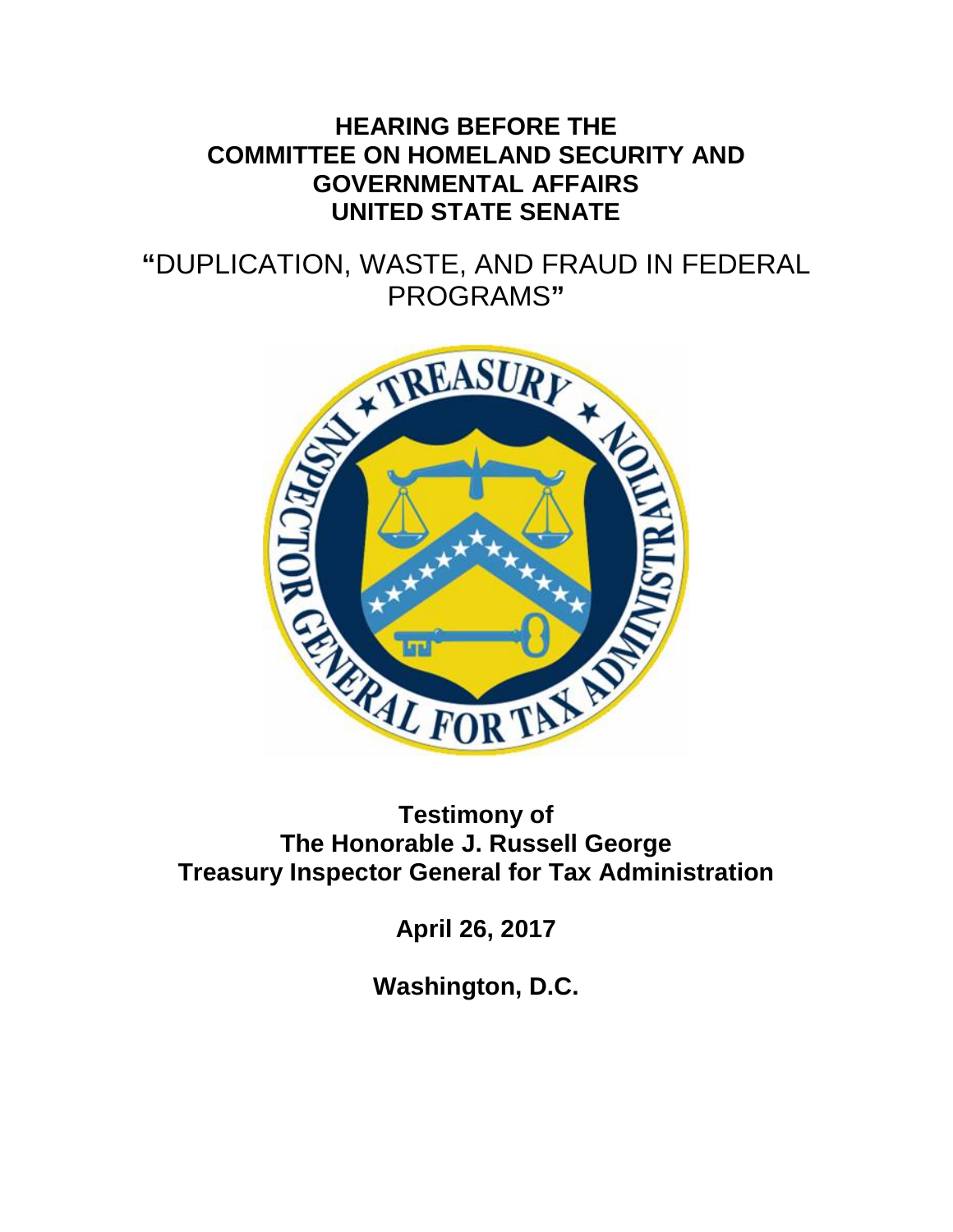#### **TESTIMONY** OF THE HONORABLE J. RUSSELL GEORGE TREASURY INSPECTOR GENERAL FOR TAX ADMINISTRATION *before the* COMMITTEE ON HOMELAND SECURITY AND GOVERNMENTAL AFFAIRS UNITED STATES SENATE

#### "Duplication, Waste, and Fraud in Federal Programs" April 26, 2017

Chairman Johnson, Ranking Member McCaskill, and Members of the Committee, thank you for the opportunity to testify on refundable tax credit improper payments and their adverse effect on tax administration.

The Treasury Inspector General for Tax Administration (TIGTA) was created by Congress in 1998 and is mandated to promote integrity in America's tax system. It provides independent audit and investigative services to improve the economy, efficiency, and effectiveness of Internal Revenue Service (IRS) operations. TIGTA's oversight activities are designed to identify high-risk systemic inefficiencies in IRS operations and to investigate exploited weaknesses in tax administration. TIGTA plays the key role of ensuring that the approximately  $83,000$  IRS employees<sup>[1](#page-1-0)</sup> who collected more than \$3.3 trillion in tax revenue, processed more than 244 million tax returns, and issued more than \$400 billion in tax refunds during Fiscal Year (FY) [2](#page-1-1)016, $2$  have done so in an effective and efficient manner while minimizing the risks of waste, fraud, and abuse.

TIGTA's Office of Audit reviews all aspects of the Federal tax administration system and provides recommendations to: improve IRS systems and operations; ensure the fair and equitable treatment of taxpayers; and detect and prevent waste, fraud, and abuse in tax administration. The Office of Audit places an emphasis on statutory coverage required by the IRS Restructuring and Reform Act of 1998 (RRA 98)[3](#page-1-2) and other laws, as well as on areas of concern raised by Congress, the Secretary of the Treasury, the Commissioner of Internal Revenue, and other key

<span id="page-1-0"></span> $1$  Total IRS staffing as of January 7, 2017. Included in the total are approximately 16,200 seasonal and part-time employees.

<span id="page-1-1"></span><sup>2</sup> IRS, *Management's Discussion & Analysis, Fiscal Year 2016*.

<span id="page-1-2"></span><sup>3</sup> Pub. L. No. 105-206, 112 Stat. 685 (1998) (codified as amended in scattered sections of 2 U.S.C., 5 U.S.C. app., 16 U.S.C., 19 U.S.C., 22 U.S.C., 23 U.S.C., 26 U.S.C., 31 U.S.C., 38 U.S.C., and 49 U.S.C.).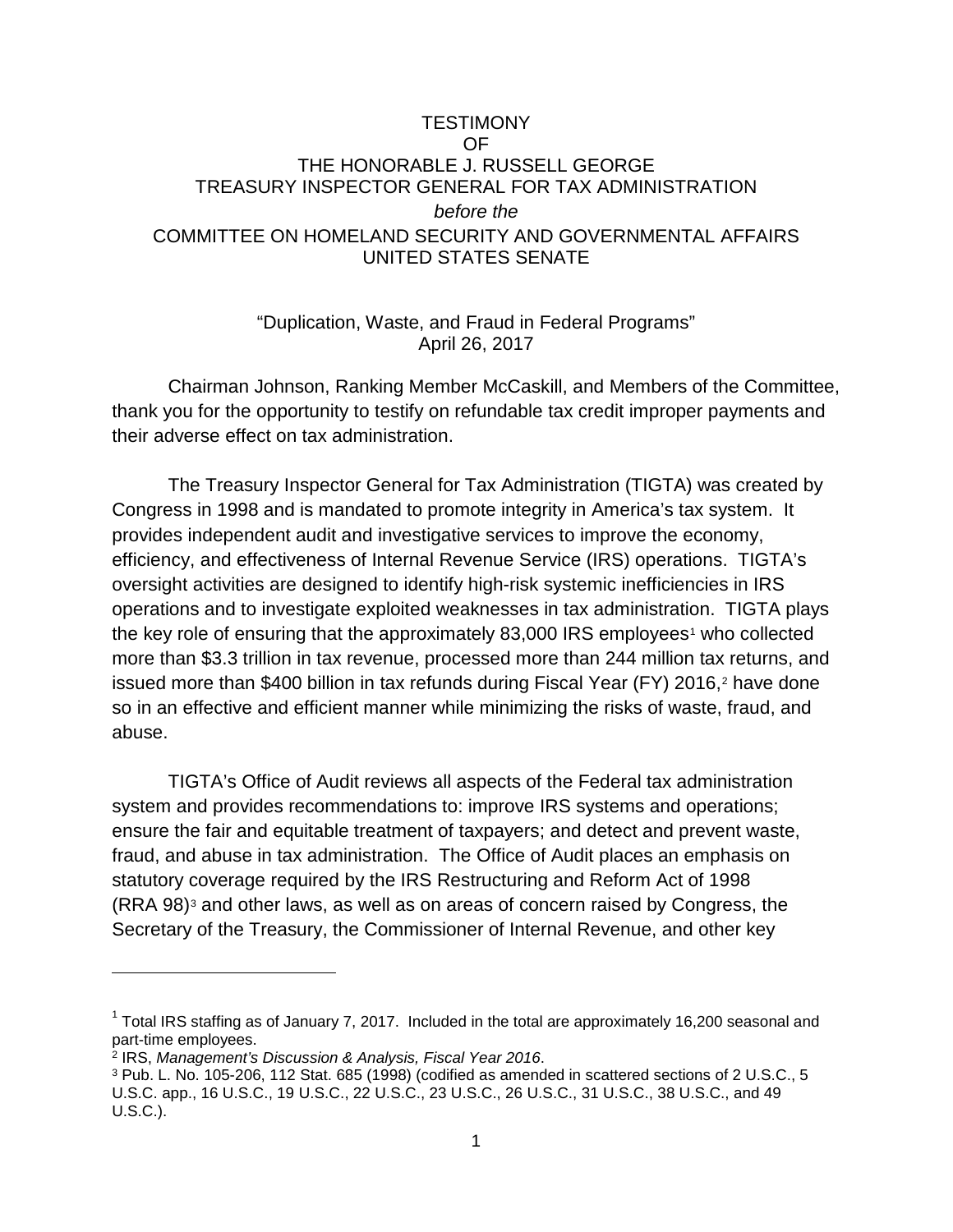stakeholders. The Office of Audit has examined specific high-risk issues such as identity theft, refund fraud, improper payments, information technology, security vulnerabilities, complex modernized computer systems, tax collections and revenue, and waste and abuse in IRS operations.

TIGTA's Office of Investigations protects the integrity of the IRS by investigating allegations of IRS employee misconduct, external threats to IRS employees and facilities, and other attempts to impede or otherwise interfere with the IRS's ability to collect taxes. The Office of Investigations also investigates misconduct by IRS employees which manifests itself in many ways, including extortion, theft, taxpayer abuses, false statements, financial fraud, and identity theft. The Office of Investigations places a high priority on its statutory responsibility to protect all IRS employees located in over 670 facilities nationwide. In the last several years, threats directed at the IRS have remained the second largest component of the Office of Investigation's work. Physical violence, harassment, and intimidation of IRS employees continue to pose challenges to the implementation of a fair and effective system of tax administration. The Office of Investigations is committed to ensuring the safety of IRS employees and the taxpayers who conduct business in IRS facilities.

TIGTA's Office of Inspections and Evaluations provides responsive, timely, and cost-effective inspections and evaluations of challenging areas within the IRS, providing TIGTA with additional flexibility and capability to produce value-added products and services to improve tax administration. The Inspection and Evaluation's work is not a substitute for audits and investigations. In fact, its findings may result in subsequent audits and/or investigations. Inspections are intended to monitor compliance with applicable law, regulation, and/or policy; assess the effectiveness and efficiency of programs and operations; and inquire into allegations of waste, fraud, abuse, and mismanagement. Evaluations, on the other hand, are intended to provide in-depth reviews of specific management issues, policies, or programs.

TIGTA has conducted a number of reviews that evaluate the IRS's efforts to reduce erroneous and improper refundable credit payments. My comments today will highlight our prior and ongoing work.

#### **REFUNDABLE TAX CREDITS**

The IRS administers numerous refundable tax credits. The number of these credits has varied over time because some credits are available for a limited period that is set by law. Refundable credits are designed to help low-income individuals reduce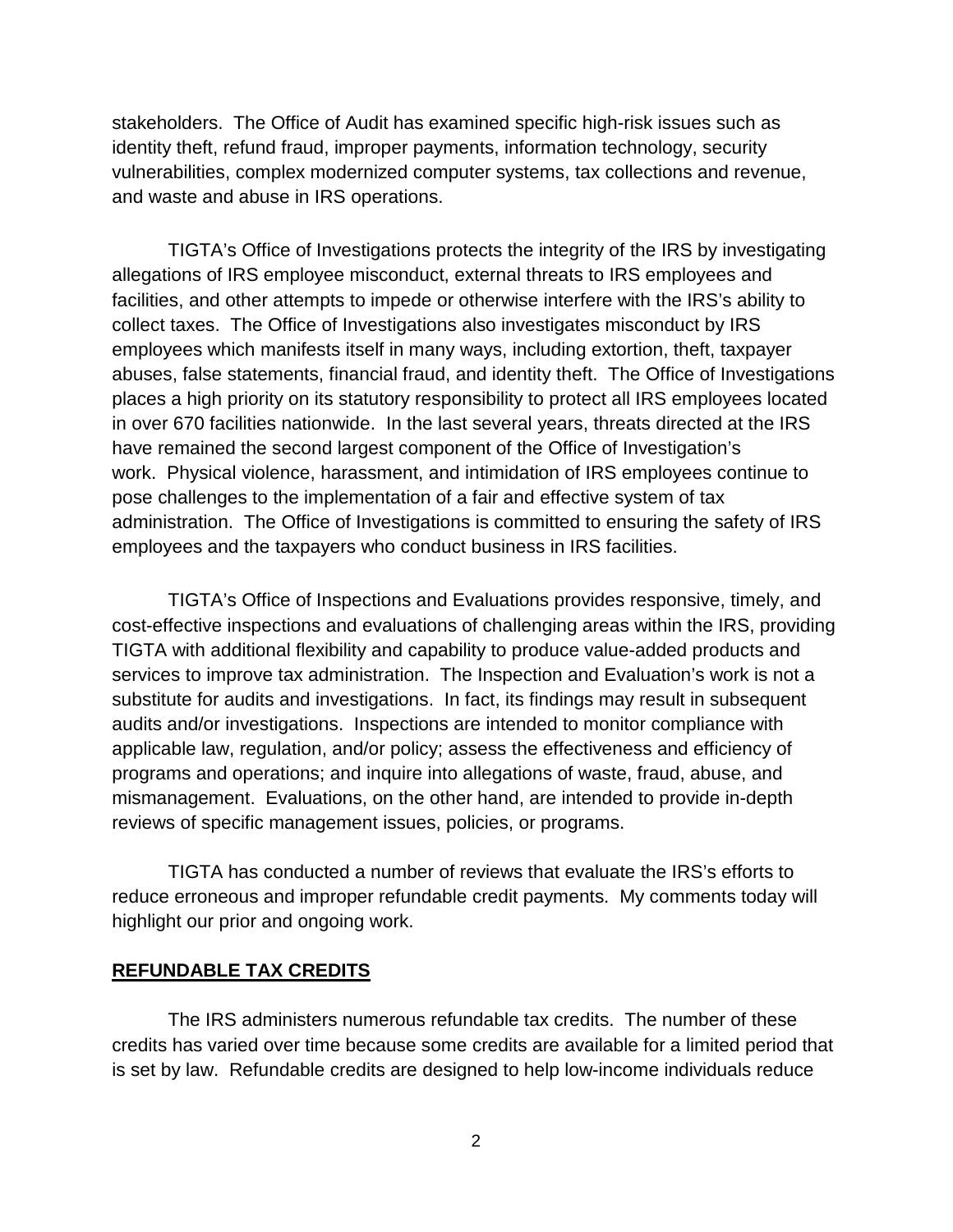their tax burden. For example, the Earned Income Tax Credit (EITC), created in 1975,[4](#page-3-0) is used to offset the impact of Social Security taxes on low-income families and to encourage them to seek employment. Congress later created the Child Tax Credit (CTC) and the Additional Child Tax Credit (ACTC)<sup>[5](#page-3-1)</sup> to reflect a family's reduced ability to pay taxes as family size increases.

Other refundable credits provide incentives for specific activities, such as obtaining a college education or purchasing health insurance. For example, the American Opportunity Tax Credit (AOTC) allows individuals to receive a credit for higher education expenses up to \$2,500 per student per year, with up to \$1,000 being refundable.<sup>[6](#page-3-2)</sup> More recently, the Patient Protection and Affordable Care Act<sup>[7](#page-3-3)</sup> and the Health Care and Education Reconciliation Act of 2010[8](#page-3-4) (collectively referred to as the Affordable Care Act or ACA), includes the Premium Tax Credit (PTC). The PTC is a refundable tax credit to assist individuals and families in purchasing health insurance coverage through an Affordable Insurance Exchange.[9](#page-3-5)

Although refundable credits provide benefits to individuals, the unintended consequence of these credits is that they can result in the issuance of improper payments and can be the targets of unscrupulous individuals who file erroneous claims. Refundable credits can result in tax refunds even if no income tax is withheld or paid; that is, the credits can exceed an individual's tax liability. Consequently, they pose a significant risk as an avenue for those seeking to defraud the Government. Whereas, nonrefundable tax credits are limited to the amount of an individual's income tax liability. Refundable credits do not have such a limitation.

<span id="page-3-1"></span><span id="page-3-0"></span> $4$  Tax Reduction Act of 1975 § 204, 26 U.S.C § 32.<br><sup>5</sup> The ACTC is the refundable portion of the Child Tax Credit. This credit phases out for taxpayers depending upon their income level. Taxpayers with earned income of less than \$3,000 may be eligible for a refundable credit if they have three or more qualifying children and have paid Social Security taxes that exceed their EITC.

<span id="page-3-2"></span><sup>6</sup> IRS Publication 970, *IRS Tax Benefits for Education*.

<span id="page-3-3"></span> $<sup>7</sup>$  Pub. L. No. 111-148, 124 Stat. 119 (2010) (codified as amended in scattered sections of U.S. Code), as</sup> amended by the Health Care and Education Reconciliation Act of 2010, Pub. L. No. 111-152, 124 Stat. 1029.

<span id="page-3-4"></span><sup>8</sup> Id.

<span id="page-3-5"></span> $9$  The Exchange – also known as the Health Insurance Marketplace – is the place for people without health insurance to find information about health insurance options and to purchase health insurance.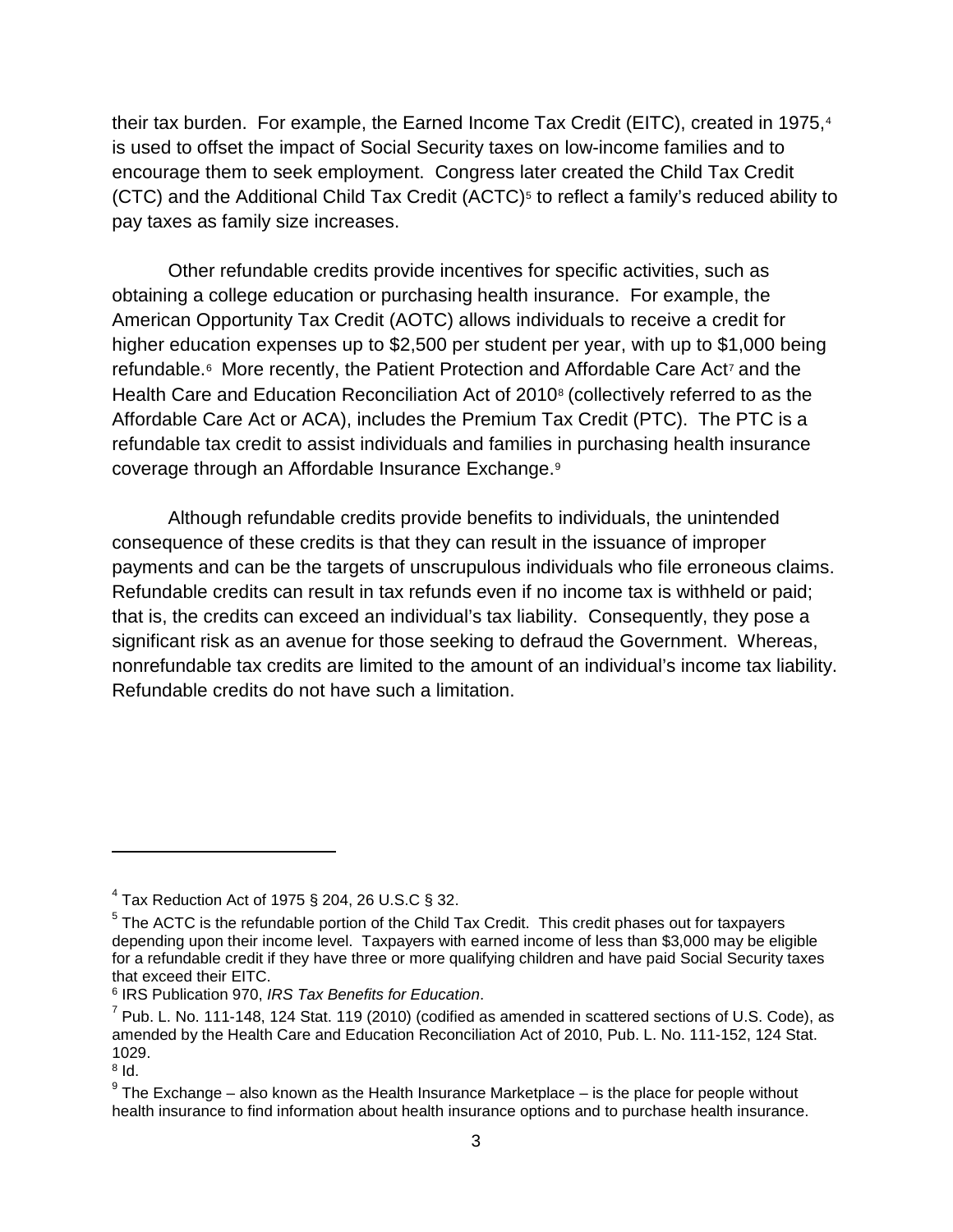#### **PROCESS TO ASSESS THE RISK OF REFUNDABLE CREDIT IMPROPER PAYMENTS**

The Office of Management and Budget defines an improper payment as any payment that should not have been made, was made in an incorrect amount, or was made to an ineligible recipient.[10](#page-4-0) The Improper Payments Information Act (IPIA) of 2002<sup>[11](#page-4-1)</sup> requires Federal agencies, including the IRS, to estimate the amount of improper payments and report to Congress annually on the causes of, and the steps taken to reduce improper payments. The IPIA also requires agencies to address whether they have the information systems and other infrastructure needed to reduce improper payments. Subsequent amendments to the IPIA of 2002[12](#page-4-2) revised the definition of improper payments and strengthened agency reporting requirements. In addition, the Office of Management and Budget issued supplemental improper payment guidance to the Department of the Treasury clarifying that all refundable tax credits are subject to the improper payment requirements. TIGTA is required to review on an annual basis the IRS's compliance with these requirements.

The IRS assesses the risk of refundable credit improper payments by conducting an improper payment risk assessment for each refundable credit. In March 2017, we issued our draft report detailing the result of our assessment<sup>[13](#page-4-3)</sup> of whether the IRS complied with the annual reporting requirements for FY 2016. We found that the IRS provided all required improper payment information to Department of the Treasury for inclusion in the *Department of the Treasury Agency Financial Report Fiscal Year 2016*.

As an alternative to reporting an overall EITC improper payment rate of less than 10 percent, the Department of the Treasury and the Office of Management and Budget collaborated on the development of a series of EITC supplemental measures. These include the percentage of EITC payments that were improper, the amount of revenue prevented or recovered through compliance activities, as well as the amount of revenue protected from Paid Tax Return Preparer treatments and the number of Due Diligence Penalties Proposed. The IRS complied with the reporting on these supplemental measures.

<span id="page-4-0"></span><sup>&</sup>lt;sup>10</sup> OMB, Circular A-123 Appendix C, *Requirements for Effective Estimation and Remediation of Improper Payments*, revised Oct. 2014.

<span id="page-4-1"></span><sup>11</sup> Pub. L. No. 107-300, 116 Stat. 2350.

<span id="page-4-2"></span><sup>&</sup>lt;sup>12</sup> Improper Payments Elimination and Recovery Act of 2010, Pub. L. No. 111-204, 124 Stat. 2224; and *Improper Payments Elimination and Recovery Improvement Act of 2012*, Pub. L. No. 112-248, 126 Stat. 2390.

<span id="page-4-3"></span><sup>13</sup> TIGTA, Audit No. 201740001, *Compliance with Improper Payment Reporting Compliance in Fiscal Year 2016*, report planned for April 2017.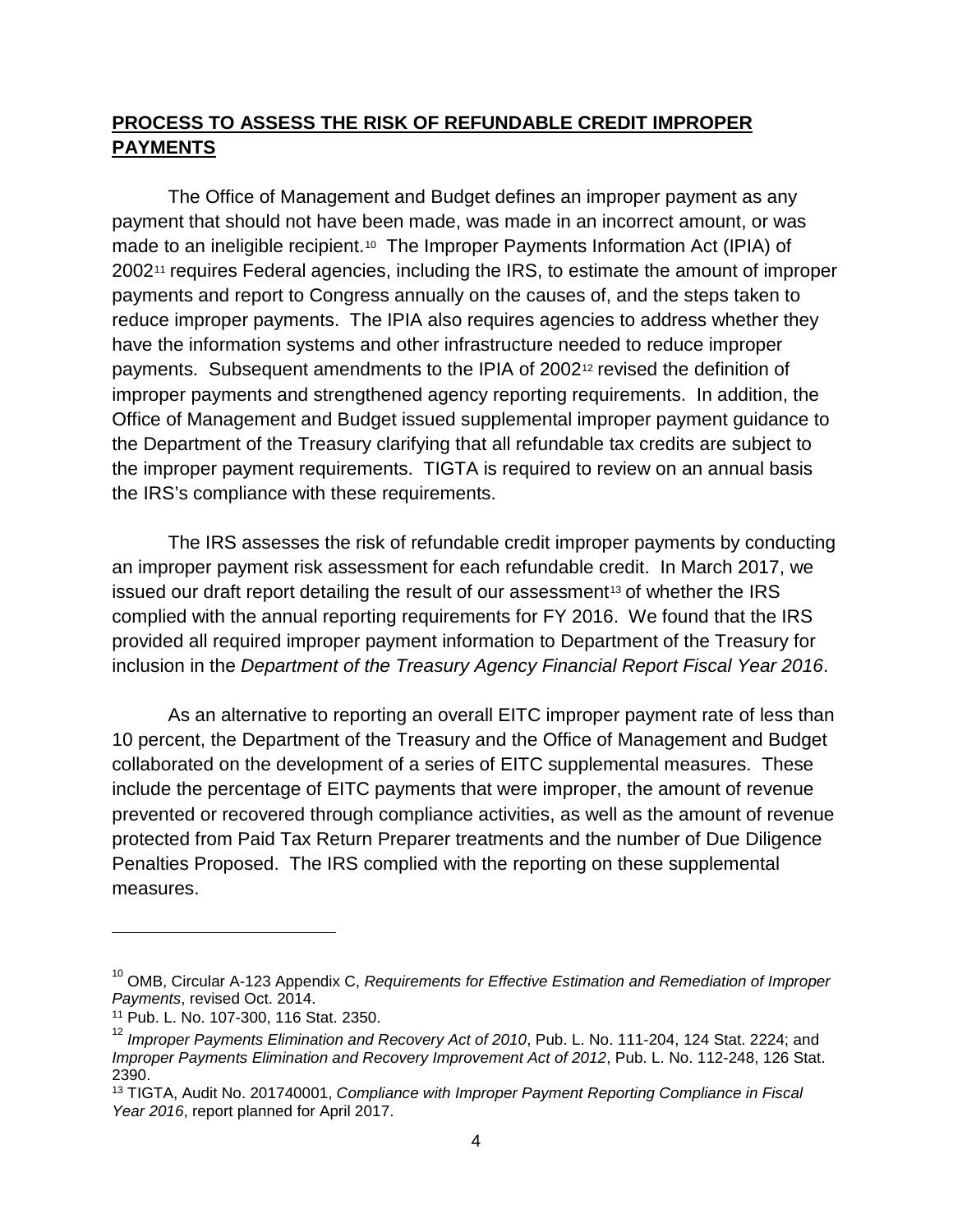The Office of Management and Budget has declared the EITC a high-risk program that is subject to reporting in the Treasury Agency Financial Report. To date, the EITC remains the only refundable credit designated as high risk for improper payments. This is despite TIGTA's continued reporting that the refundable credit risk assessments for the ACTC and AOTC substantially understate the risk of improper payments for these credits. It should be noted that in response to prior TIGTA recommendations, the IRS revised its annual risk assessment process for the ACTC and AOTC credits. Using the revised assessment, the IRS concluded that the ACTC and AOTC presented a medium risk of improper payments for FY 2016. However, the medium risk continues to be contrary to the IRS's own compliance data, which shows that both the ACTC and AOTC programs present a high risk of improper payments. (Details on the estimated dollars in improper payments are provided later in my testimony.)

Our review of these revised assessments found that they still do not include the use of available National Research Program (NRP)<sup>[14](#page-5-0)</sup> and IRS compliance data to quantify erroneous payments. Because the IRS does not rate these programs as high risk, it is not required to establish a corrective action plan to reduce the improper payments. It should be noted that the IRS is not required to perform a risk assessment of the EITC because the EITC is designated as a high-risk program by the Office of Management and Budget. For FY 2016, the IRS estimates EITC payments totaling \$16.8 billion were issued improperly.

To further demonstrate that the revised ACTC and AOTC risk assessments do not provide an accurate measure of improper payments, we used the IRS's methodology for these risk assessments to evaluate the EITC improper payment risk. Using the IRS's revised approach, the risk rating of EITC improper payments would be a medium, when clearly the risk is high and is designated as such by the Office of Management and Budget. In addition, for FY 2016 using the same methodology the IRS uses to estimate the amount of EITC improper payments we estimate \$7.2 billion in ACTC payments and \$1.1 billion in estimated AOTC payments were issued improperly. The dollar amounts of the estimated improper payments alone for these two credits meet the Office of Management and Budget definition of a high-risk program. [15](#page-5-1) Yet the

<span id="page-5-0"></span><sup>&</sup>lt;sup>14</sup> The NRP provides the IRS with compliance information that is statistically representative of the taxpayer population. The IRS uses each tax year's NRP results to update the EITC improper payment rate.

<span id="page-5-1"></span> $15$  The Office of Management and Budget defines a program as having significant improper payments when improper payments exceed both 1.5 percent of program outlays and \$10 million of all program or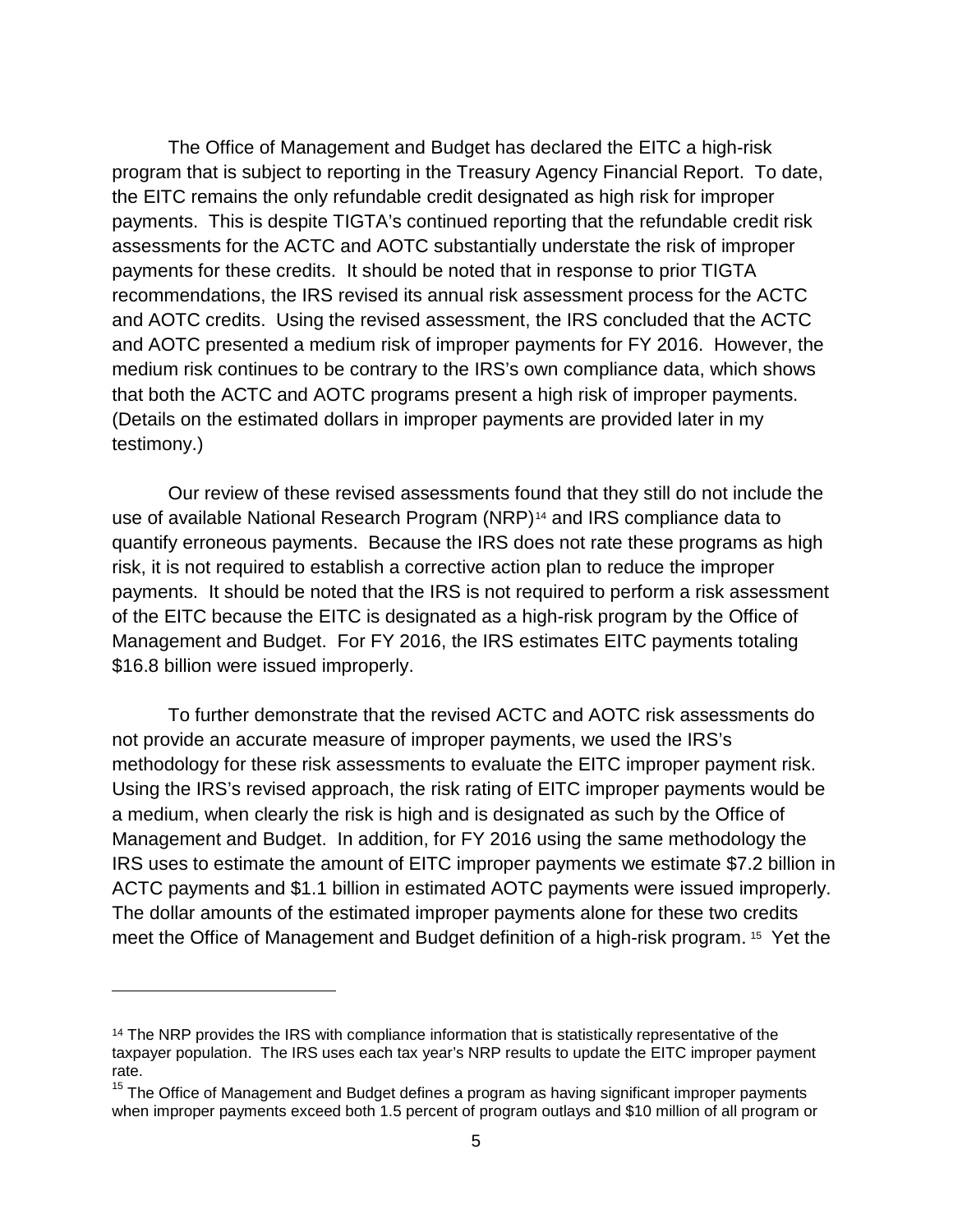IRS continues to knowingly erroneously classify the risk of these credits by not including a quantitative analysis of existing compliance data similar to the analysis we performed in its annual risk assessment of these credits.

Finally, the assessment of the risk related to PTC improper payments continues to present challenges for the IRS. An agency is usually responsible for complying with the improper payment requirements for payments made from the agency's appropriated funds. The funds used to make PTC payments, including payments of the Advance Premium Tax Credit (APTC),<sup>[16](#page-6-0)</sup> are drawn from the PTC budget fund included in the IRS's budget. However, unlike other refundable credits, the IRS is not solely responsible for administering the PTC. For example, the Department of Health and Human Services Centers for Medicare and Medicaid Services oversees implementation of certain ACA provisions related to the Exchanges. The Exchanges have sole responsibility for determining if an individual is eligible to use the Exchange to purchase health insurance as well as determining the amount of the APTC the individual is eligible to receive. Whereas, the IRS is responsible for determining an individual's total allowable PTC and ensuring that APTC paid to insurers is reconciled to the allowable PTC. Individuals whose APTC is less than their allowable PTC receive the additional credit on their tax return and those who received more APTC than the allowable PTC must repay the excess.

Because the IRS and the Department of Health and Human Services are jointly responsible for the administration of the PTC, improper PTC payments can result from weaknesses in either agency's programs. As a result, the IRS alone cannot effectively assess the risk of PTC improper payments, estimate the improper payment rate and dollar amounts, or establish corrective actions to address the causes of and reduce improper PTC payments on its own.

The Office of Management and Budget established an interagency working group in FY 2015 that included representatives from the IRS, the Department of the Treasury, the Department of Health and Human Services, and the Centers for Medicare and Medicaid Services. The group was established as a collaborative effort to develop a methodology to assess the improper payment risk across all payments made from the PTC budget fund account. The *Interagency PTC Improper Payment Working Group* worked with an outside vendor to complete a comprehensive risk assessment for the PTC for use in FY 2016. Using this assessment, the IRS determined that the PTC has

activity payments made during the fiscal year reported or exceed \$100 million at any percent of program outlays.

<span id="page-6-0"></span> $16$  An APTC is paid in advance to a taxpayer's insurance company to help cover the cost of premiums.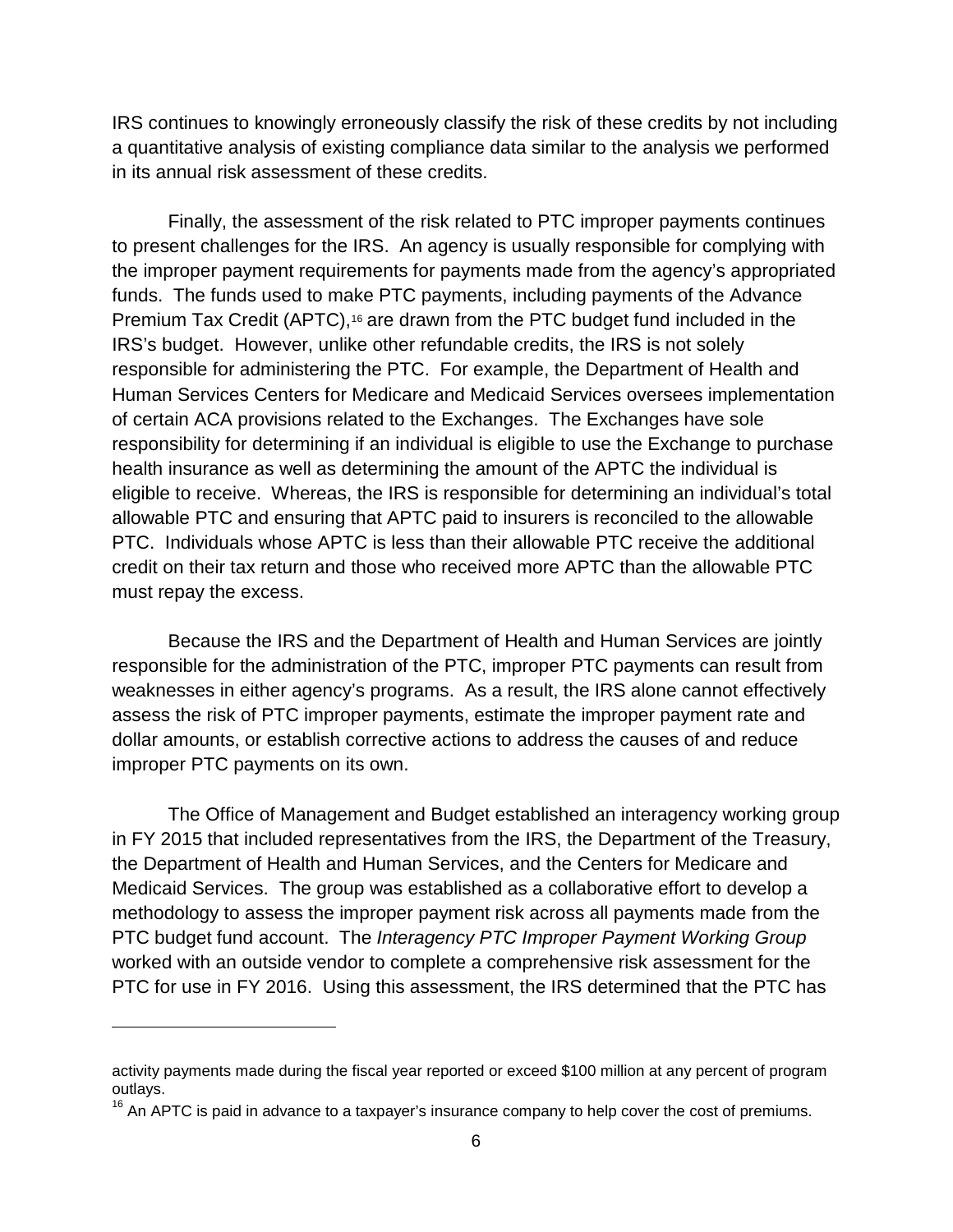a medium risk of improper payments. We will continue to review and report on IRS efforts to address the challenges in measuring PTC improper payments.

### **LEGISLATION TO REDUCE FRAUDULENT AND IMPROPER REFUNDABLE CREDIT PAYMENTS**

Congress enacted the Protecting Americans from Tax Hikes (PATH) Act<sup>[17](#page-7-0)</sup> on December 18, 2015, which includes "program integrity provisions" intended to reduce fraudulent and improper EITC, CTC, ACTC, and AOTC payments. For example, one of the PATH Act's provisions is intended to ensure that the IRS has the information and time needed to verify the income of individuals claiming the EITC and ACTC before the related refund is issued. According to the House Committee on Ways and Means, these integrity provisions are projected to save roughly \$7 billion over 10 years by reducing fraud, abuse, and improper payments in refundable credit programs.

TIGTA has multiple ongoing reviews<sup>[18](#page-7-1)</sup> to evaluate IRS actions to implement key provisions of the PATH Act. To date, our work has found that the IRS has withheld refunds as required for returns with an EITC or ACTC claim and released those returns that were not identified for additional review. IRS management informed us that all EITC and ACTC claims are being verified against Forms W-2, *Wage and Tax Statement*, data to identify claims that have unsupported income. Those that are identified as potentially fraudulent will be addressed as part of the IRS's fraud prevention programs. The remaining returns with an income discrepancy will be addressed as part of the IRS's overall Questionable Refund Program.[19](#page-7-2) In September [20](#page-7-3)14, TIGTA identified 677,000 Tax Year (TY)<sup>20</sup> 2012 tax returns for which third-party Forms W-2 were not sent to the IRS by the employer for either the taxpayer and/or the spouse listed on the tax return. These tax returns claimed EITCs totaling more than \$1.7 billion.[21](#page-7-4)

<span id="page-7-0"></span><sup>17</sup> Consolidated Appropriations Act of 2016, Pub. L. No. 114-113, Div. Q (2015).

<span id="page-7-1"></span><sup>18</sup> TIGTA, Audit No. 201640031, *Implementation of Refundable Credit Integrity Provisions*, report planned for May 2017; TIGTA, Audit NO. 201640023, *Individual Taxpayer Identification Number Deactivation Process*, report planned for Aug. 2017; TIGTA, Audit No. 201740005, 2017 Filing Season, report planned for Sept. 2017; TIGTA, Audit No. 201740031, *Implementation of Refundable Credit Integrity Provisions Phase 2*, report planned for Oct. 2017.

<span id="page-7-2"></span><sup>&</sup>lt;sup>19</sup> The Questionable Refund Program is a nationwide multifunctional program designed to identify fraudulent returns, to stop the payment of fraudulent refunds, and to refer identified fraudulent refund schemes to IRS Criminal Investigation field offices.

<span id="page-7-3"></span><sup>&</sup>lt;sup>20</sup> A 12-month accounting period for keeping records on income and expenses used as the basis for calculating the annual taxes due. For most individual taxpayers, the tax year is synonymous with the calendar year.

<span id="page-7-4"></span><sup>21</sup> TIGTA, Ref. No. 2014-40-093, *Existing Compliance Processes Will Not Reduce the Billions of Dollars in Improper Earned Income Tax Credit and Additional Child Tax Credit Payments* (Sept. 2014).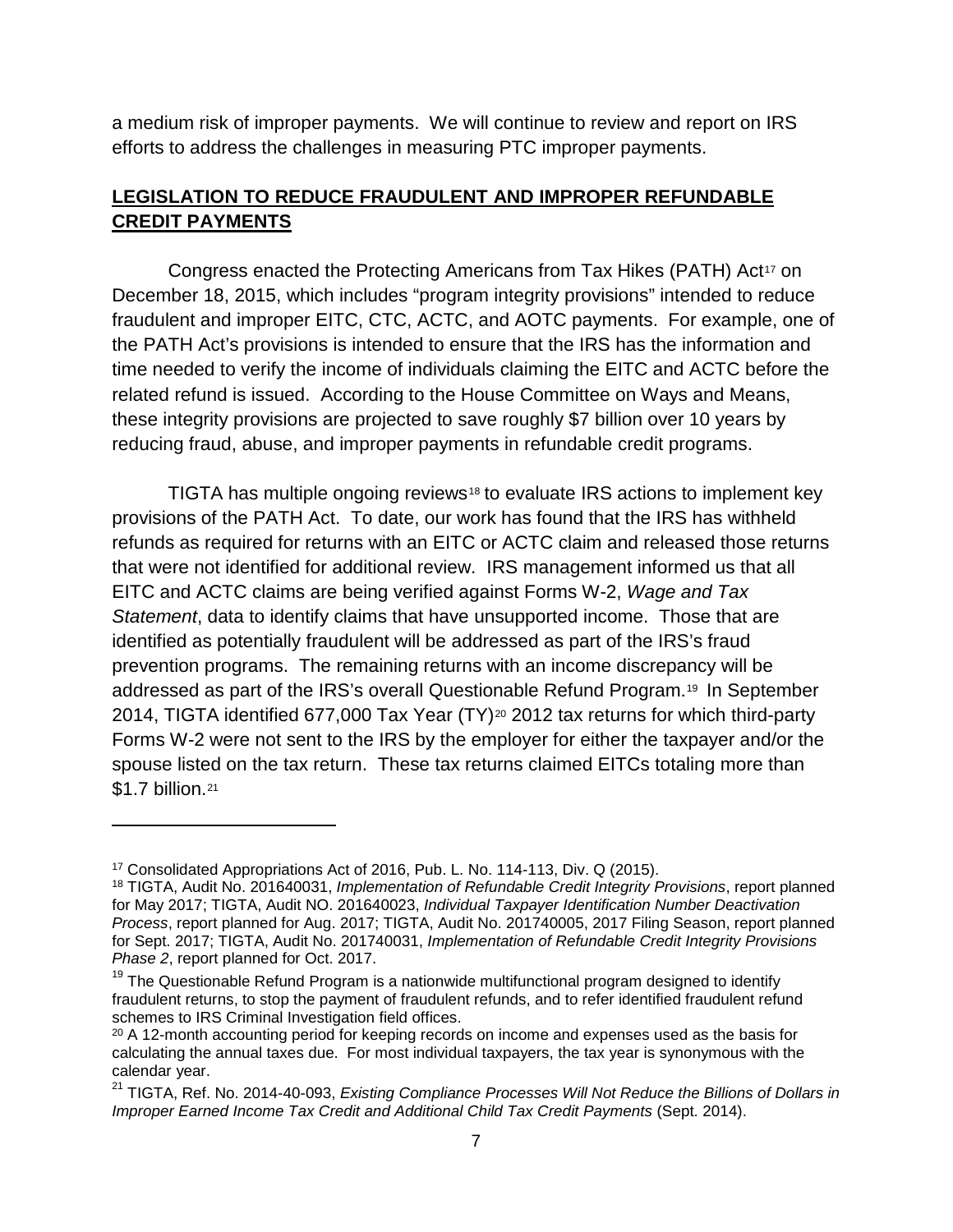However, IRS management indicated that for the 2017 Filing Season<sup>[22](#page-8-0)</sup> they do not plan to use Forms 1099-MISC, *Miscellaneous Income*, to systemically verify income reported on tax returns with EITC or ACTC claims. Management cited a number of challenges that need to be addressed to use this information to verify income reported at the time tax returns are identified. We will continue to review and report on the IRS's efforts to implement processes to use Forms 1099-MISC to verify income reported on returns claiming refundable credits.

In addition, although the majority of the PATH Act provisions were effective January 1, 2016, and affect the processing of (TY) 2016 returns, one provision was effective December 18, 2015. This provision prevents taxpayers from filing an original or amended tax return for prior years (referred to as retroactive claims) to claim the EITC, CTC, ACTC, and AOTC when the Taxpayer Identification Number (TIN)<sup>[23](#page-8-1)</sup> used to claim the credit was not issued prior to the due date of the tax return. Our review of (TY) 2014 tax returns filed and processed during the 2016 Filing Season as of May 26, 2016, identified more than \$34.8 million in CTCs, ACTCs, EITCs, and AOTCs claims that were paid to 15,744 taxpayers filing tax returns for years prior to when their TINs were issued. Each of the refundable credit claims associated with the returns we identified should have been disallowed by the IRS but were not.

Management indicated that although the above provision was effective in December 2015, the IRS was unable to implement processes to identify erroneous claims for the 2016 Filing Season. For example, the IRS did not have the issuance dates associated with a Social Security Number (SSN) and Individual Taxpayer Identification Number (ITIN).<sup>[24](#page-8-2)</sup> Consequently, the IRS needed to coordinate with the Social Security Administration to obtain the SSN issuance date and develop a methodology to identify the ITIN issuance date. Management further explained that, even if the IRS had the issuance dates, the modifications to its computer systems necessary to identify claims filed for the 2016 Filing Season would have been impossible to implement because the provision was enacted only 32 days prior to the start of the filing season.

<span id="page-8-1"></span><span id="page-8-0"></span> $22$  The period from January through mid-April when most individual income tax returns are filed. <sup>23</sup> A nine-digit number assigned to taxpayers for identification purposes. Depending upon the nature of the taxpayer, the TIN is either an Employer Identification Number, a Social Security Number, or an Individual TIN.

<span id="page-8-2"></span><sup>&</sup>lt;sup>24</sup> The IRS created the ITIN to provide Taxpayer Identification Numbers, when needed for tax purposes, to individuals who do not have and are not eligible to obtain an SSN.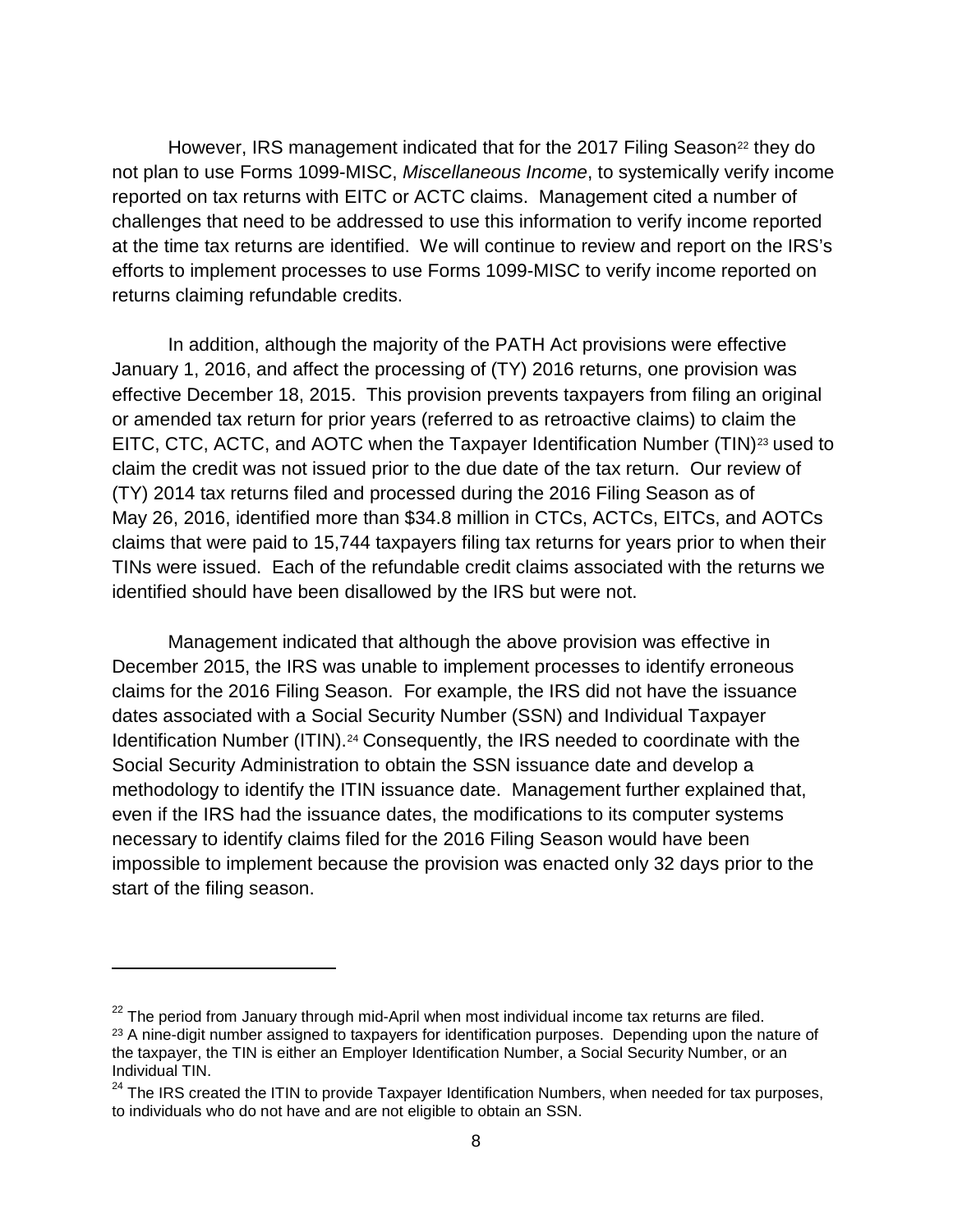Finally, although the PATH Act gives the IRS more time to verify EITC and ACTC claims before refunds are issued, it does not expand the IRS's authority to systemically correct erroneous claims. The IRS, in conjunction with the Assistant Secretary of the Treasury for Tax Policy, has in each year since FY 2013 set forth a legislative proposal requesting additional error authority (hereafter referred to as correctable error authority) as part of its annual budget submission. The requested authority includes allowing the IRS to correct, during processing, tax returns when the information provided by the taxpayer does not match the information contained in Government databases (*e.g.*, income information reported on the tax return does not match Forms W-2 from the Social Security Administration).

In September 2014, we reported<sup>[25](#page-9-0)</sup> that because the IRS's compliance resources are limited; the IRS does not address the majority of potentially erroneous EITC claims it identifies. Currently, under the Internal Revenue Code, the IRS can use its math error authority to address erroneous EITC claims by systemically correcting mathematical or clerical errors on such claims. For example, it can correct entries made on the wrong line on the tax return or mathematical errors made in computing income or the EITC. However, the majority of potentially erroneous EITC claims that the IRS identifies do not contain the types of errors for which it has math error authority. To address those potentially erroneous EITC claims identified that cannot be addressed using math error authority the IRS must conduct an audit. The IRS estimated that it costs \$1.50 to resolve an erroneous EITC claim using math error authority compared to \$278 to conduct a pre-refund audit.[26](#page-9-1)

Without correctable error authority, billions of dollars in identified potentially erroneous claims will continue to go unaddressed each year. It should be noted that the IRS has established processes and procedures that allow taxpayers to question the validity of IRS adjustments to their tax return. In July 2011, we reported that these procedures included sending a notice to taxpayers that shows the adjustments made to their tax returns.[27](#page-9-2) The notice also provides both a telephone number and mailing address for the taxpayer to contact the IRS should he or she question adjustments made to their tax return. Taxpayers who question the adjustments are given 60 calendar days from the date of the notice to respond to the IRS and dispute the

<span id="page-9-0"></span><sup>25</sup> TIGTA, Ref. No. 2014-40-093, *Existing Compliance Processes Will Not Reduce the Billions of Dollars in Improper Earned Income Tax Credit and Additional Child Tax Credit Payments* (Sept. 2014).

<span id="page-9-1"></span> $26$  Cost to use math error authority as of June 25, 2014, as provided by the IRS. The IRS provided the cost of a prerefund audit based on Fiscal Year 2010 financial data, which is the most current estimate available.

<span id="page-9-2"></span><sup>27</sup> TIGTA, Ref. No. 2011-40-059, *Some Taxpayer Responses to Math Error Adjustments Were Not Worked Timely and Accurately* (July 2011).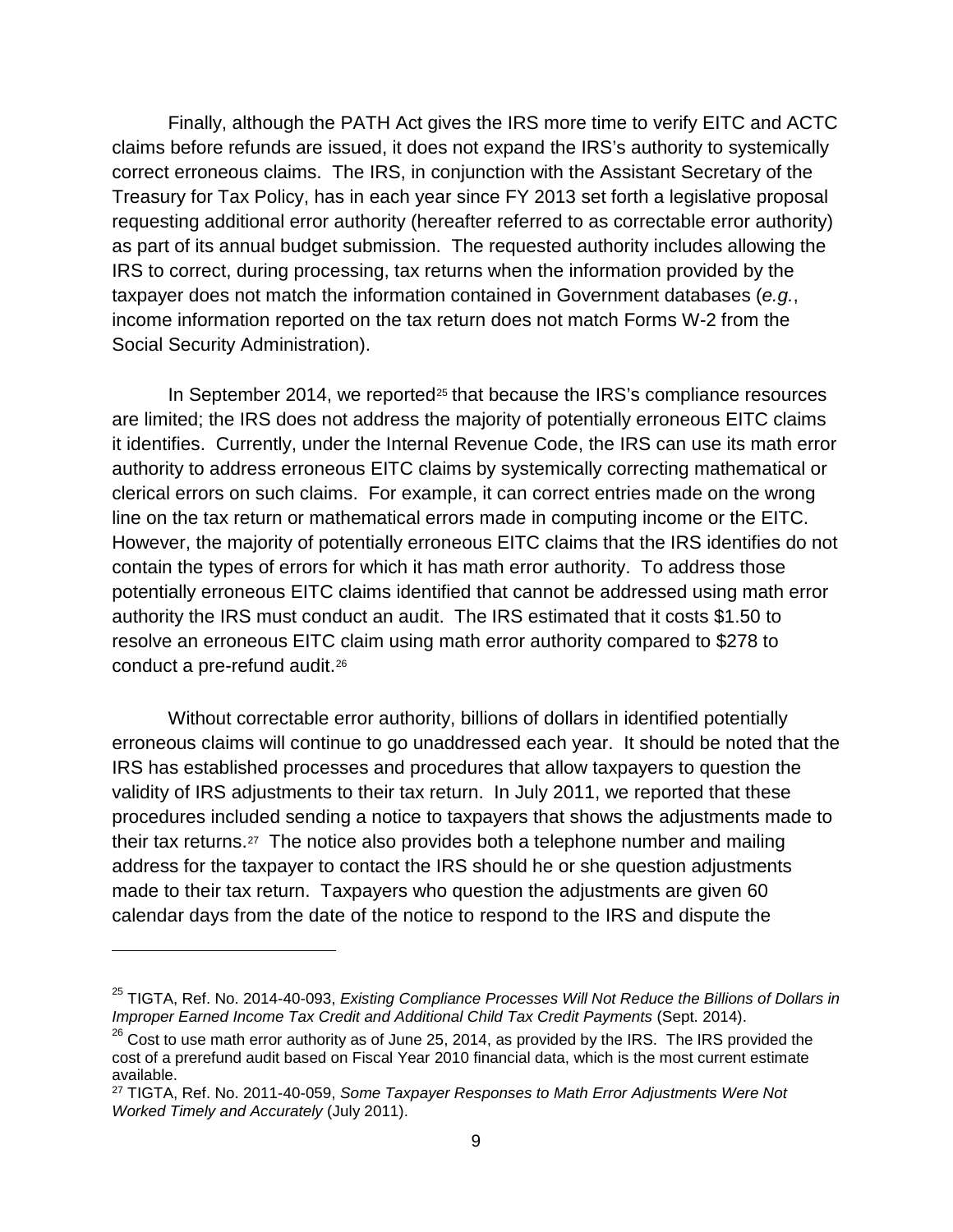adjustments. During this 60-day period, the IRS will place a freeze on the taxpayer's account to prevent the issuance of the portion of the refund associated with the error(s) identified or prevent the initiation of collection action resulting from any balance due.

#### **EFFORTS TO IDENTIFY AND REDUCE IMPROPER PAYMENTS**

The EITC, ACTC and AOTC are the three largest refundable credits the IRS administers and collectively accounted for more than \$100 billion in credits claimed during TY 2015. The table below shows the amount of EITC, ACTC, and AOTC claimed by taxpayers during TY 2015.[28](#page-10-0)

| <b>Refundable Credit</b> | <b>Tax Returns</b> | <b>Amount of Credit Claimed</b> |
|--------------------------|--------------------|---------------------------------|
| <b>EITC</b>              | 27.5 million       | \$67.5 billion                  |
| <b>ACTC</b>              | 19.2 million       | \$26.0 billion                  |
| <b>AOTC</b>              | 9.6 million        | \$8.5 billion                   |
| Total                    | 56.3 million       | \$102.0 billion                 |

The following highlights some of our work relating to these refundable credits.

**Earned Income Tax Credit** – For FY 2016, the IRS estimates that more than 24 percent of EITC payments, totaling \$16.8 billion, were issued improperly.

In September 2014,<sup>[29](#page-10-1)</sup> we reported that the IRS has developed a strategy to reduce EITC improper payments. This strategy focuses on early intervention to ensure that individuals who claim the credit are in compliance with the EITC rules. The strategy includes education and outreach, enforcement actions, a paid tax return preparer compliance initiative, and legislative proposals. The IRS also performed compliance studies which found that EITC improper payments primarily result from two root causes – authentication and program design.

Authentication errors include errors associated with the lack of available data to which the IRS can verify self-employment income, authenticate qualifying children, and verify filing status. Verification errors relate to the IRS's inability to identify

<span id="page-10-0"></span><sup>&</sup>lt;sup>28</sup> Source is TIGTA's analysis of the IRS Individual Return Transaction File for Tax Year 2015. Individuals may have claimed more than one of the credits shown on a tax return.

<span id="page-10-1"></span><sup>29</sup> TIGTA, Ref. No. 2014-40-093, *Existing Compliance Processes Will Not Reduce the Billions of Dollars in Improper Earned Income Tax Credit and Additional Child Tax Credit Payments* (Sept. 2014).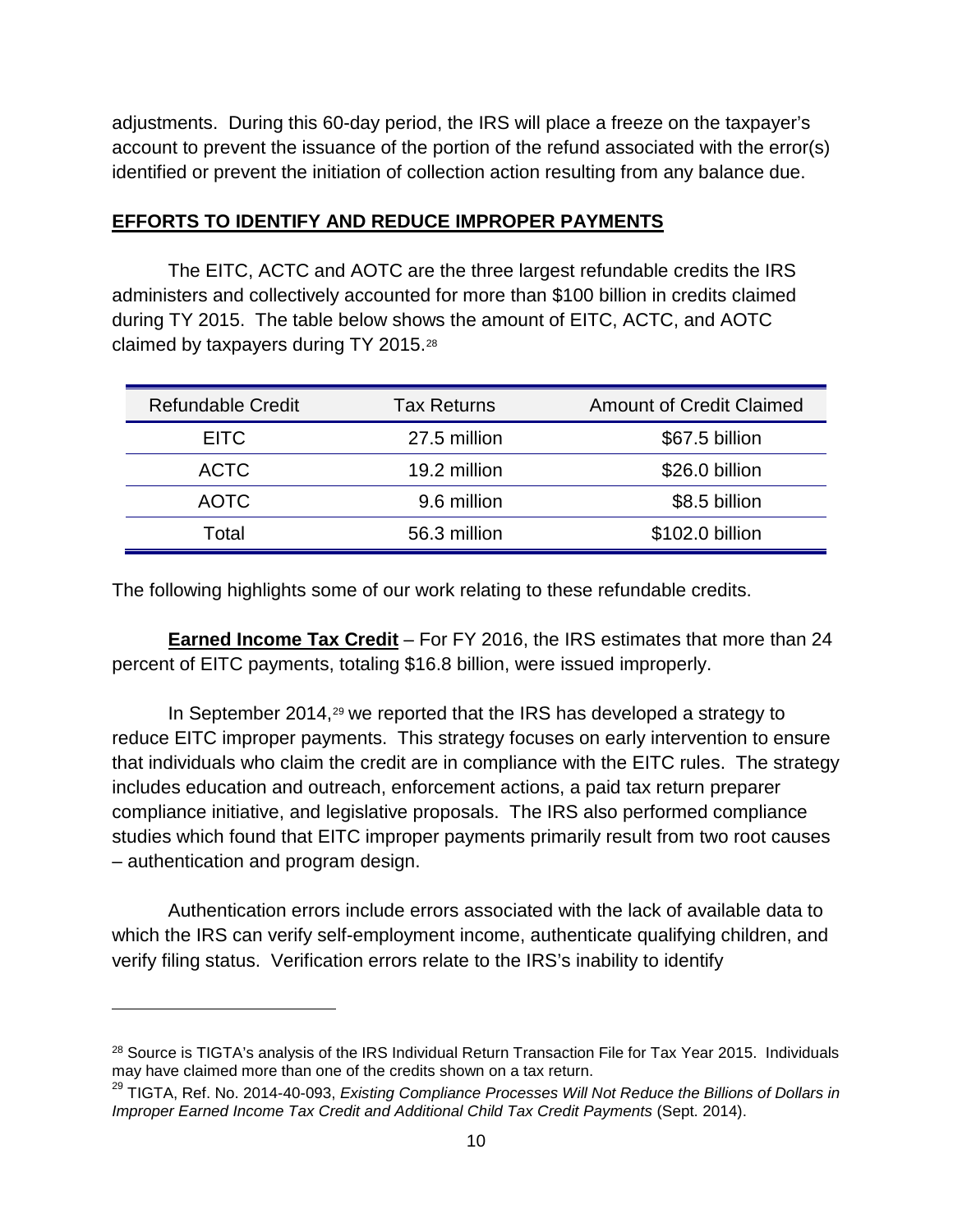underreporting and overreporting of third-party reported income, such as wages and errors that arise when more than one individual can claim a qualifying child. For FY 2016, the IRS estimated that 6 percent, or \$1 billion, of improper EITC payments resulted from verification errors with the remaining 94 percent of improper EITC payments, or \$15.8 billion, resulting from authentication errors.

As previously noted, we have an ongoing review to assess the IRS's use of accelerated filing of income and withholding documents to identify erroneous claims. In addition, we are also conducting a review to assess the IRS's Return Preparer Outreach Strategy processes to identify and address return preparers filing returns with erroneous refundable credit claims.

**Additional Child Tax Credit** – Using IRS's compliance data, we estimate that the IRS potentially issued \$7.2 billion in ACTC improper payments during FY 2016.

In March 2009, we reported a significant increase in ACTC claims by filers who were ineligible to obtain a Social Security Number.[30](#page-11-0) These individuals are not authorized to work in the United States and filed tax returns using an ITIN. For example, our updated analysis in response to a Congressional request<sup>[31](#page-11-1)</sup> identified that the amount of ACTC paid to these filers has grown substantially from \$62 million in Processing Year 2001 to more than \$3.4 billion in Processing Year 2015. It should be noted that ITIN filers are not eligible to claim the EITC but can claim the ACTC.

In addition, in July 2011, we reported that a significant number of ITIN filers submitted multiple returns with ACTC claims for prior year tax returns (*e.g.*, filing TYs 2007, 2008, and 2009 returns at the same time). For example, in Processing Year 2010, approximately 238,000 ITIN filers submitted more than 608,000 tax returns for multiple years at the same time and claimed just more than a \$1 billion in ACTCs on those returns. The PATH Act contains a provision that excludes retroactive claims and, as previously indicated, we have an ongoing review to assess the IRS's processes to identify and disallow these claims.

**American Opportunity Tax Credit** – Using IRS's compliance data, we estimate that the IRS potentially issued \$1.1 billion in AOTC improper payments during FY 2016.

<span id="page-11-0"></span><sup>30</sup> TIGTA, Ref. No. 2009-40-057, *Actions Are Needed to Ensure Proper Use of Individual Taxpayer Identification Numbers and to Verify or Limit Refundable Credit Claims* (March 2009).

<span id="page-11-1"></span><sup>&</sup>lt;sup>31</sup> This analysis was conducted in response to an inquiry from the Legislative Director for the Chairman of the House Committee on Oversight and Government Reform, Subcommittee on Government Relations.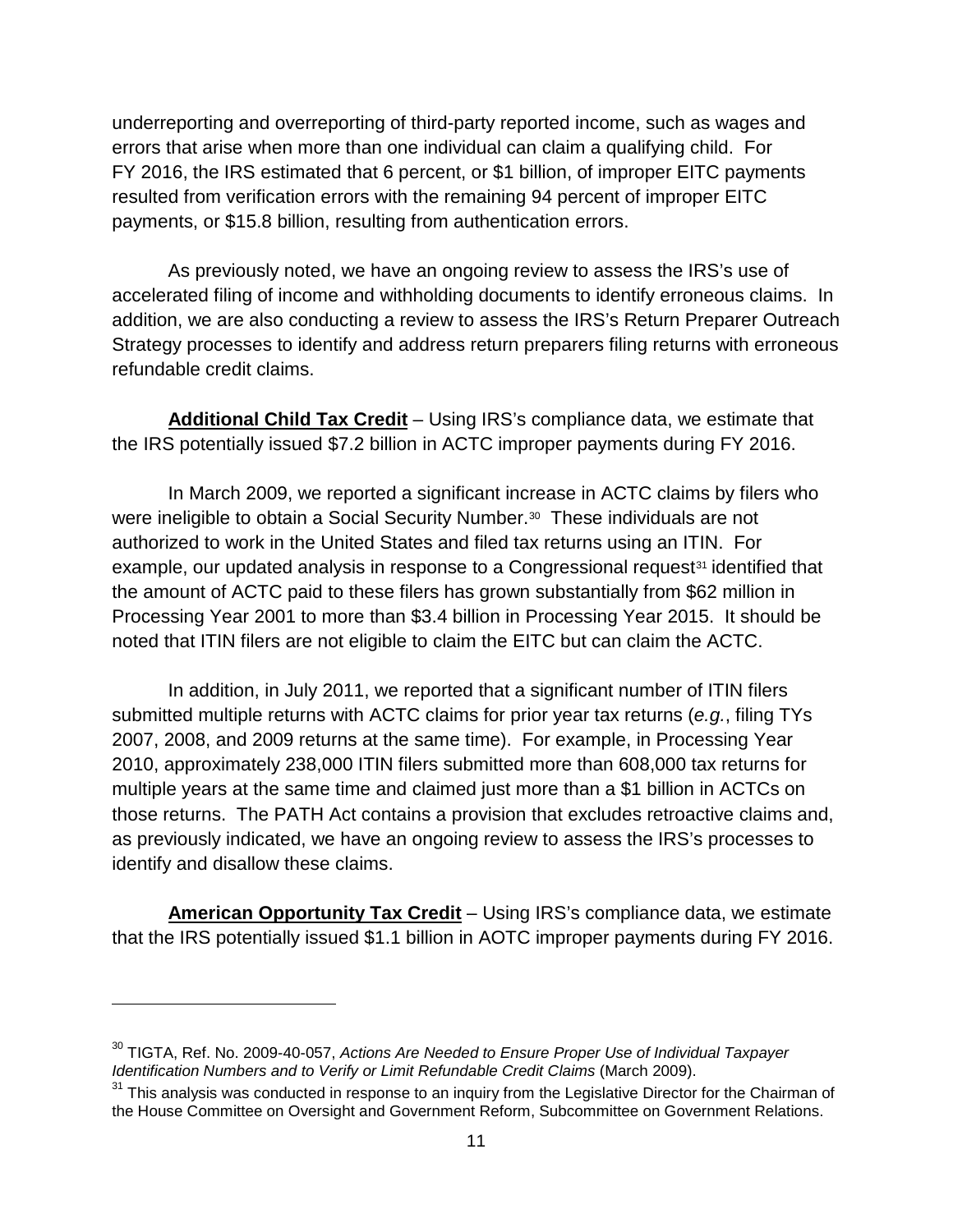In March 2015, we reported that although the IRS has taken steps to address some of our prior recommendations, processes still do not effectively identify taxpayers who claim erroneous education credits.<sup>32</sup> As a result, we estimated that in (TY) 2012 more than 3.6 million taxpayers received more than \$5.6 billion in erroneous education credits (\$2.5 billion in refundable credits and \$3.1 billion in nonrefundable credits). These 3.6 million taxpayers claimed credits but did not meet eligibility requirements and included taxpayers who erroneously claimed students for whom no Form 1098-T, *Tuition Statement*, was received by the IRS to substantiate that the students attended an eligible educational institution, $33$  or claimed students who attended ineligible institutions[34](#page-12-2) or who attended less than half time.

In response to our concerns, the IRS, in coordination with the Assistant Secretary of the Treasury for Tax Policy, submitted legislative proposals to establish the filing date for information returns (including the Form 1098-T) as January 31. This would enable IRS to verify claims at the time tax returns are processed. As of April 2017, such legislation has not been enacted.

Included in the \$5.6 billion erroneous education credit claims we identified are claims totaling an estimated \$494 million whereby the taxpayers erroneously claimed the AOTC for the same students for more than four years. Requirements state that the allowable four-year period for which taxpayers can claim the AOTC for any one student includes any previous claims for the Hope Credit and applies to any four tax years; the tax years do not need to be consecutive. Therefore, if a student was claimed for the AOTC or Hope Credit in any four prior tax years, the student cannot be used by any taxpayer to claim the credit a fifth time. It should be noted that the request for correctible error authority would permit the IRS to correct errors in cases in which the taxpayer has exceeded the lifetime limit for claiming a deduction or credit. As such this authority could be used to address AOTC claims for which taxpayers erroneously claim the credit for the same students for more than four years.

Finally, paid tax return preparers continue to prepare a significant number of returns with questionable education credit claims. More than 1.7 million (49 percent) of

<span id="page-12-0"></span><sup>32</sup> TIGTA, Ref. No. 2015-40-027, *Billions of Dollars in Potentially Erroneous Education Credits Continue to be Claimed for Ineligible Students and Institutions* (Mar. 2015).

<span id="page-12-1"></span><sup>&</sup>lt;sup>33</sup> Institutions of higher education are required to provide each student with a Form 1098-T and file a duplicate copy with the IRS. The Form 1098-T is to report payments received for qualified tuition and related expenses, scholarships and grants given, adjustments made for a prior year, and the name and location of the institution.

<span id="page-12-2"></span><sup>&</sup>lt;sup>34</sup> An eligible institution is any domestic or foreign postsecondary educational institution or training program that is certified to receive Federal student aid funding from the U.S. Department of Education.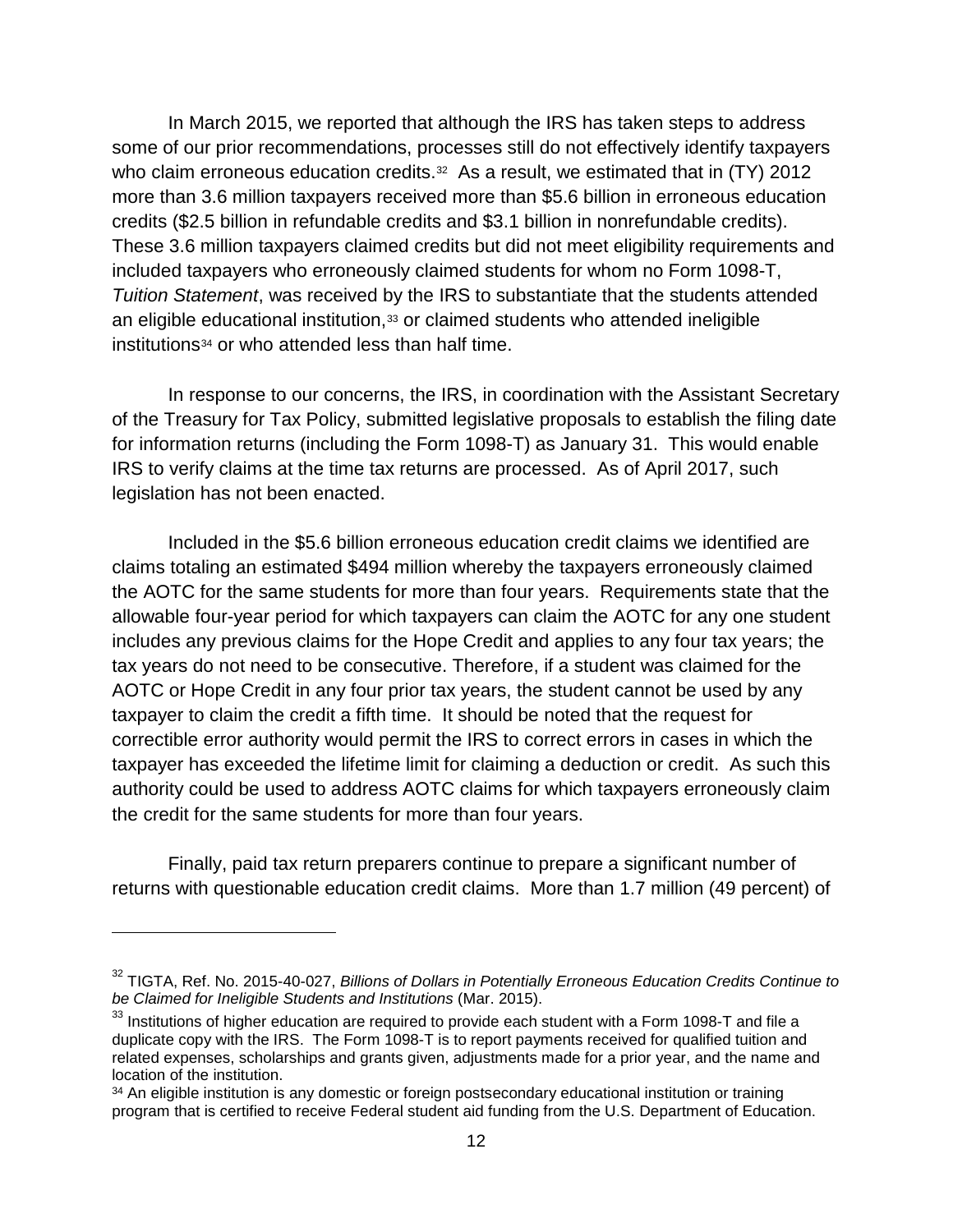the 3.6 million tax returns we identified were prepared by tax return preparers. The potentially erroneous claims totaled more than \$2.7 billion. This is similar to the percentage we have reported previously.[35](#page-13-0) In response, the IRS developed a comprehensive enforcement strategy to increase tax return preparer compliance. In addition, the IRS stated that, prior to the start of the 2014 Filing Season, it sent educational letters to approximately 1,000 tax return preparers to alert them that they had filed AOTC claims that appeared to be erroneous. The letters reminded them of their responsibilities as tax return preparers and directed them to additional information. The IRS indicated that these tax return preparers' filing patterns and compliance with future AOTC claims will be tracked to determine if compliance has improved.

We are conducting a follow-up analysis of the IRS's efforts to identify AOTC claims filed for more than four years and will include the results of our assessment in our 2017 Filing Season report, which will be issued later this calendar year. In addition, later this calendar year, we will be initiating a follow-up review to evaluate IRS efforts to identify questionable AOTC claims.

In summary, the IRS issued an estimated \$25 billion in potentially improper EITC, ACTC, and AOTC payments in FY 2016. This represents a significance loss to both the Federal Government and taxpayers. We at TIGTA take seriously our mandate to provide independent oversight of the IRS in its administration of our Nation's tax system. As such, we plan to provide continuing review of the IRS's efforts to identify and reduce improper refundable tax credit payments.

Chairman Johnson, Ranking Member McCaskill, and Members of the Committee, thank you for the opportunity to share my views.

<span id="page-13-0"></span><sup>35</sup> TIGTA, Ref. No. 2011-41-083, Billions of Dollars in Education Credits Appear to Be Erroneous (Sept. 2011).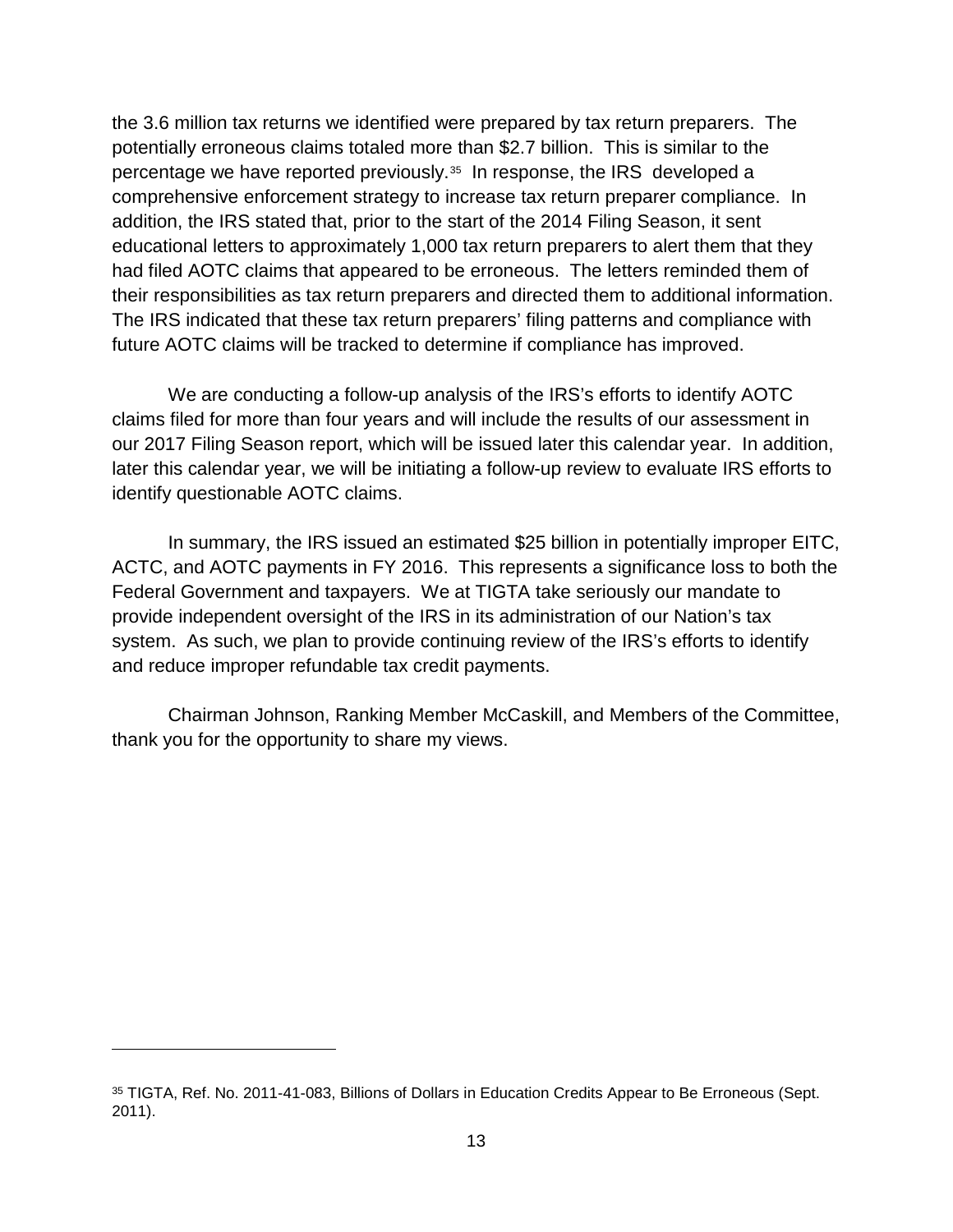

## **J. Russell George Treasury Inspector General for Tax Administration**

Following his nomination by President George W. Bush, the United States Senate confirmed J. Russell George in November 2004, as the Treasury Inspector General for Tax Administration. Prior to assuming this role, Mr. George served as the Inspector General of the Corporation for National and Community Service, having been nominated to that position by President Bush and confirmed by the Senate

in 2002.

A native of New York City, where he attended public schools, including Brooklyn Technical High School, Mr. George received his Bachelor of Arts degree from Howard University in Washington, DC, and his Doctorate of Jurisprudence from Harvard University's School of Law in Cambridge, MA. After receiving his law degree, he returned to New York and served as a prosecutor in the Queens County District Attorney's Office.

Following his work as a prosecutor, Mr. George joined the Counsel's Office in the White House Office of Management and Budget, where he was Assistant General Counsel. In that capacity, he provided legal guidance on issues concerning presidential and executive branch authority. He was next invited to join the White House Staff as the Associate Director for Policy in the Office of National Service. It was there that he implemented the legislation establishing the Commission for National and Community Service, the precursor to the Corporation for National and Community Service. He then returned to New York and practiced law at Kramer, Levin, Naftalis, Nessen, Kamin & Frankel.

In 1995, Mr. George returned to Washington and joined the staff of the Committee on Government Reform and Oversight and served as the Staff Director and Chief Counsel of the Government Management, Information and Technology subcommittee (later renamed the Subcommittee on Government Efficiency, Financial Management and Intergovernmental Relations), chaired by Representative Stephen Horn. There he directed a staff that conducted over 200 hearings on legislative and oversight issues pertaining to Federal Government management practices, including procurement policies, the disposition of Government-controlled information, the performance of chief financial officers and inspectors general, and the Government's use of technology. He continued in that position until his appointment by President Bush in 2002.